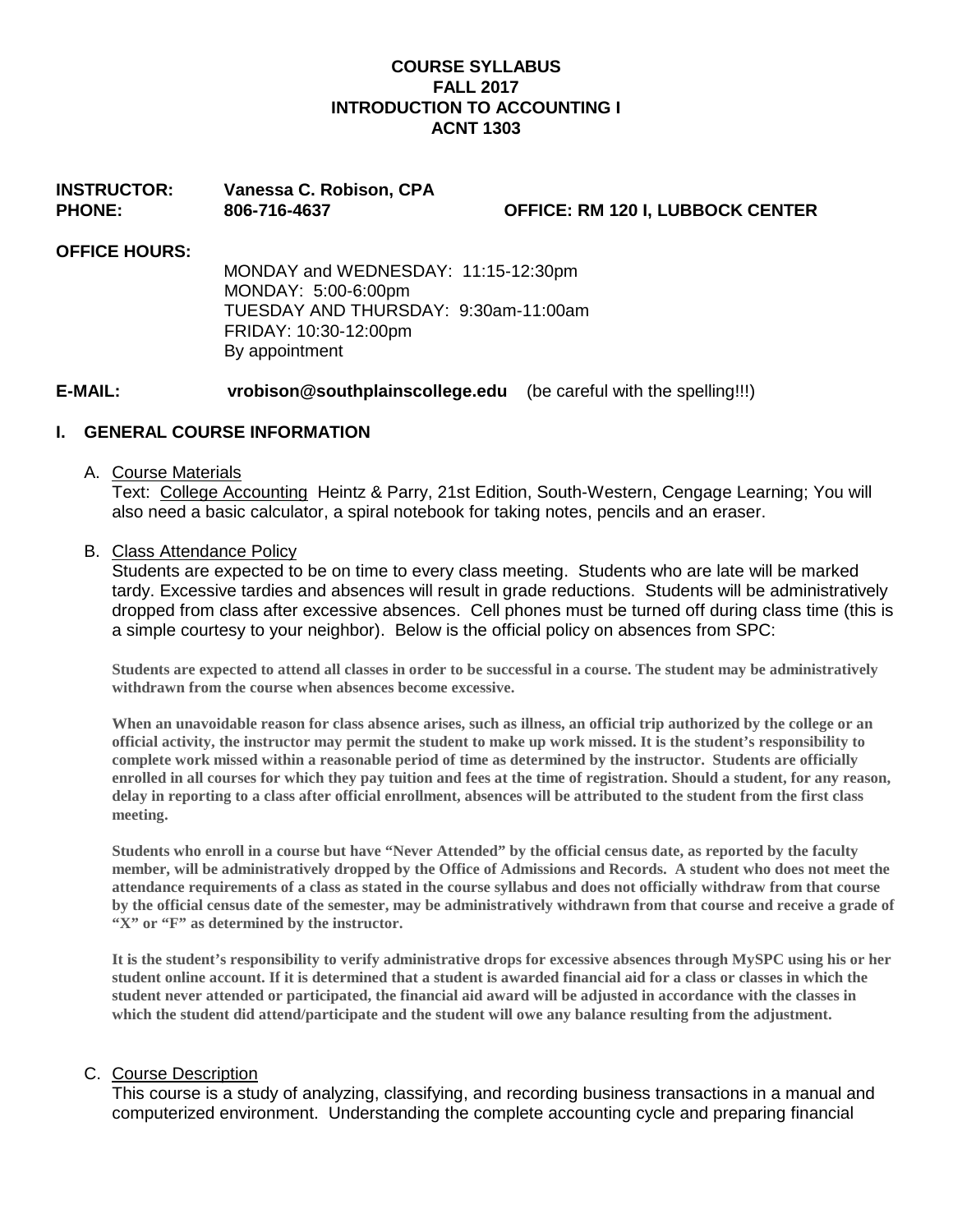statements, bank reconciliation, and payroll are emphasized. Basic accounting concepts for a sole proprietorship are applied to a personal service enterprise and a merchandising business.

### D. Course Learning Objectives

Upon successful completion of the course, the student will be able to:

- Define accounting terminology,
- Analyze and record business transactions in a manual and computerized environment,
- Complete the accounting cycle, and prepare financial statements,
- Apply accounting concepts related to cash and payroll.

### E. Grade Determination

Course activities will carry the following weights:

| Major Exam Grades     | $90\%$ |
|-----------------------|--------|
| Attendance & Homework | 10%    |
| TOTAL                 | 100%   |

F. Late assignments. If a student misses a daily grade, he/she will be given a zero for that activity/assignment. DAILY GRADES MAY NOT BE MADE UP. NO MAKE-UP EXAMS WILL BE GIVEN. The lowest daily grade and the lowest exam grade will be dropped at the end of the semester. **THE FINAL EXAM GRADE IS NOT ELIGIBLE TO BE DROPPED!**

### COURSE OUTLINE **(SUBJECT TO CHANGE AT THE DISCRETION OF THE INSTRUCTOR)**

## WEEK 1 CHAPTER 1 INTRODUCTION TO ACCOUNTING Describe the purpose of accounting Describe the accounting process Define GAAP and describe the process used by FASB to develop these principles Define three types of business ownership structures Classify different types of businesses by activities Identify career opportunities in accounting WEEK 2/3 CHAPTER 2 ANALYZING TRANSACTIONS: THE ACCOUNTING EQUATION Define the accounting elements Construct the accounting equation Analyze business transactions Show the effects of business transactions on the accounting equation Prepare and describe the purposes of a simple income statement, statement of owner's equity, and balance sheet Define the three basic phases of the accounting process.

WEEK 3/4 CHAPTER 3 THE DOUBLE-ENTRY FRAMEWORK Define the parts of a T account Foot and balance a T account Describe the effects of debits and credits on specific types of accounts Use T accounts to analyze transactions Prepare a trial balance and explain its purposes and linkages with the financial statements

WEEK 4/5 CHAPTER 4 JOURNALIZING AND POSTING TRANSACTIONS Describe the flow of data from source documents through the trial balance Describe the chart of accounts as a means of classifying financial information. Describe and explain the purpose of source documents Journalize transactions Post to the general ledger and prepare a trial balance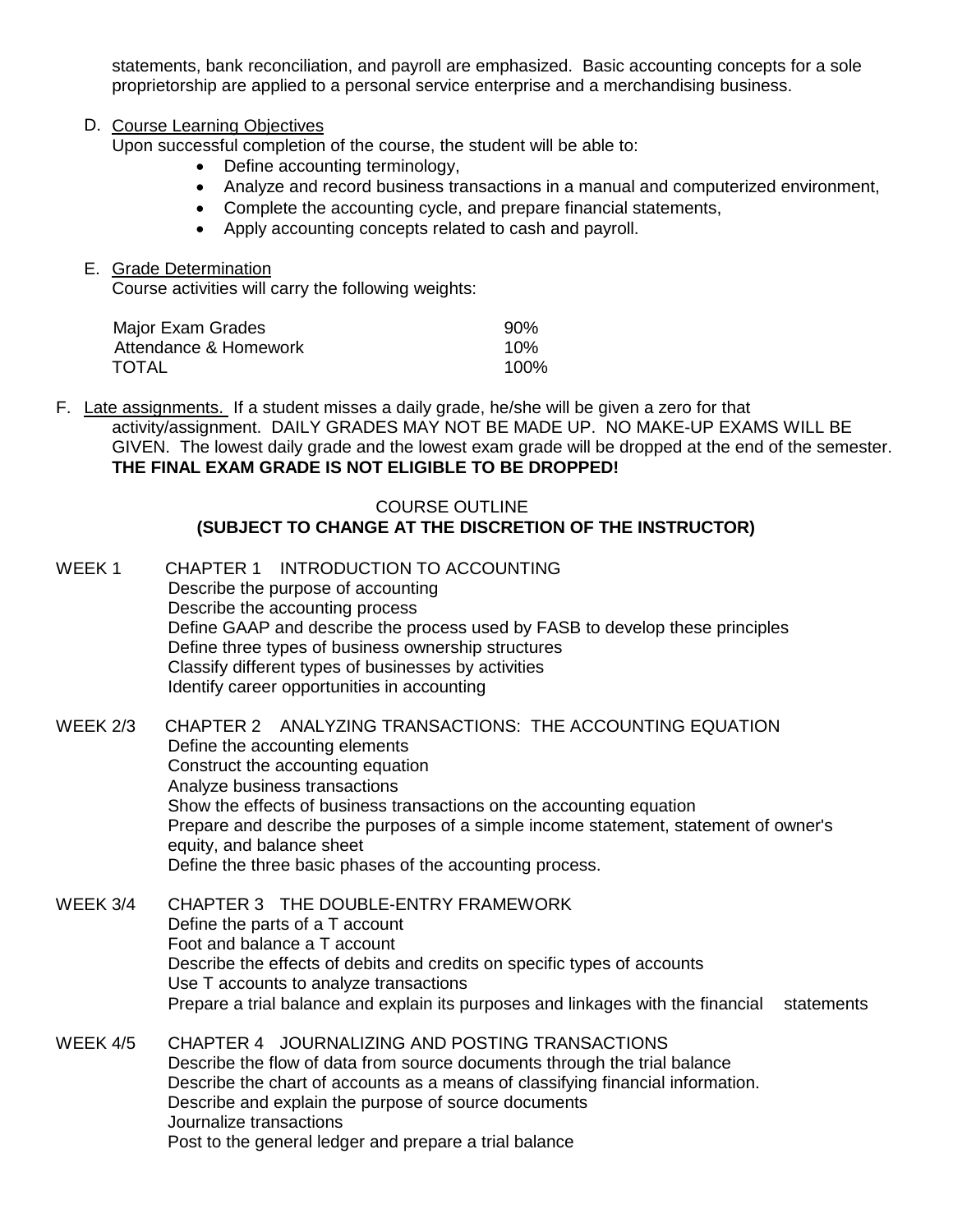Explain how to find and correct errors

EXAM #1

WEEK 6 /7 CHAPTER 5 ADJUSTING ENTRIES AND THE WORK SHEET Prepare end-of-period adjustments Prepare a work sheet Describe methods for finding errors on the work sheet Journalize adjusting entries Post adjusting entries to the general ledger Explain the cash, modified cash, and accrual bases of accounting

WEEK 7 CHAPTER 6 FINANCIAL STATEMENTS AND THE CLOSING PROCESS Prepare financial statements with the aid of a work sheet Journalize and post closing entries Prepare a post-closing trial balance List and describe the steps in the accounting cycle

WEEK 8/9 CHAPTER 7 ACCOUNTING FOR CASH Describe how to open and use a checking account Prepare a bank reconciliation and related journal entries Establish and use a petty cash fund Establish a change fund and use the cash short and over account

EXAM #2

- WEEK 10 CHAPTER 8 PAYROLL ACCOUNTING: EMPLOYEE EARNINGS AND DEDUCTIONS Distinguish between employees and independent contractors Calculate employee earnings and deductions Describe and prepare payroll records Account for employee earnings and deductions Describe various payroll record-keeping methods
- WEEK 11 CHAPTER 9 PAYROLL ACCOUNTING: EMPLOYER TAXES AND REPORTS Describe and calculate employer payroll taxes Account for employer payroll taxes expense Describe employer reporting and payment responsibilities Describe and account for workers' compensation insurance

EXAM #3

- WEEK 12/13 CHAPTER 10 ACCOUNTING FOR SALES AND CASH RECEIPTS Describe merchandise sales transactions Describe and use merchandise sales accounts Describe and use the accounts receivable ledger Prepare a schedule of accounts receivable
- WEEK 14 CHAPTER 11 ACCOUNTING FOR PURCHASES AND CASH PAYMENTS Define merchandise purchases transactions Describe and use merchandise purchases accounts and compute gross profit Describe and use the accounts payable ledger Prepare a schedule of accounts payable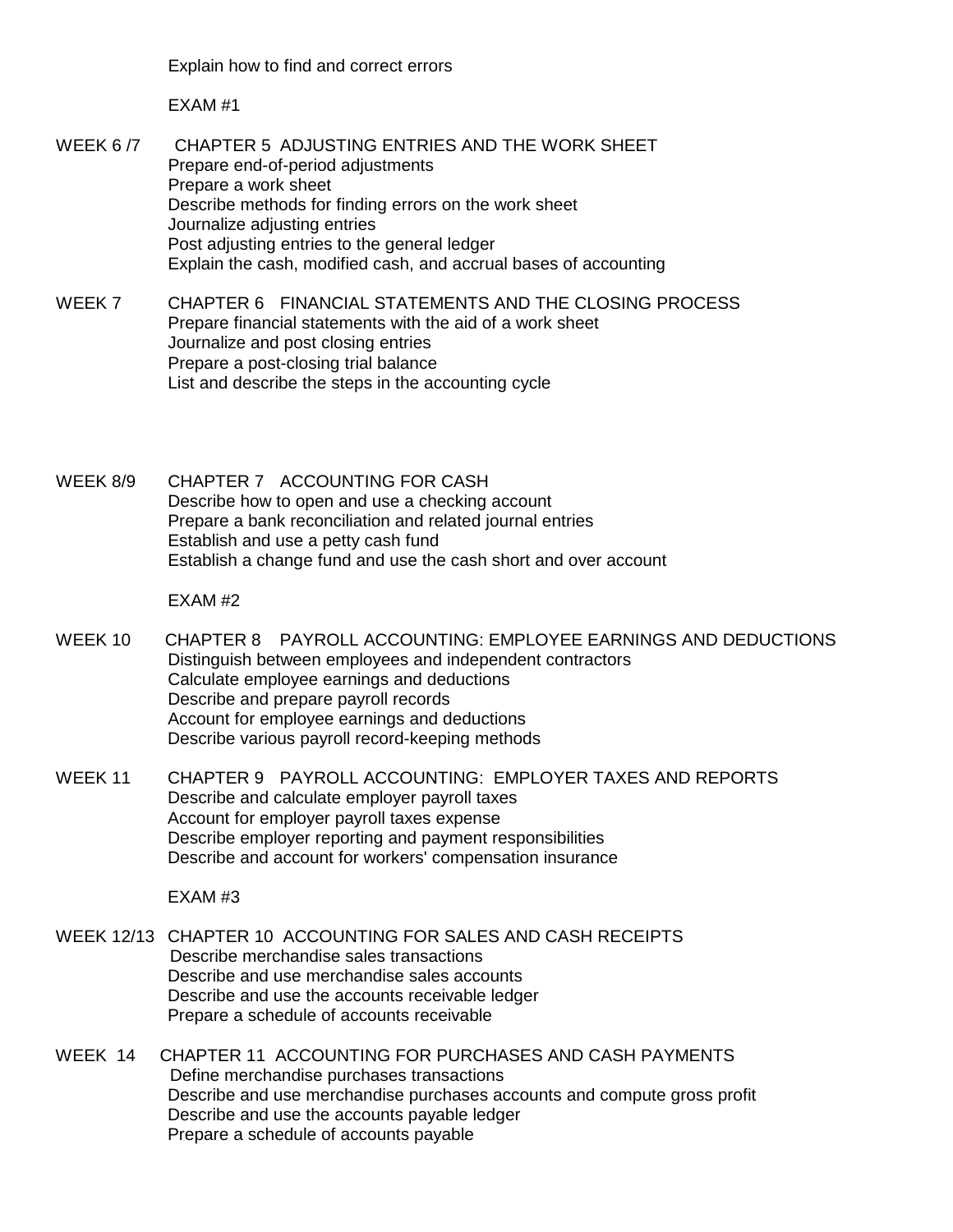WEEK 15 CHAPTER 12 SPECIAL JOURNALS Describe, explain the purpose of, and identify transactions recorded in special journals Describe and use the sales journal Describe and use the cash receipts journal Describe and use the purchases journal Describe and use the cash payments journal

**WEEK 16 FINAL EXAMS: DECEMBER 11-14**

Scans Competencies covered in this course: C1-C7, C9, C11, C15, C16 Foundation Skills covered in this course: 1-17

**SCANS COMPETENCIES**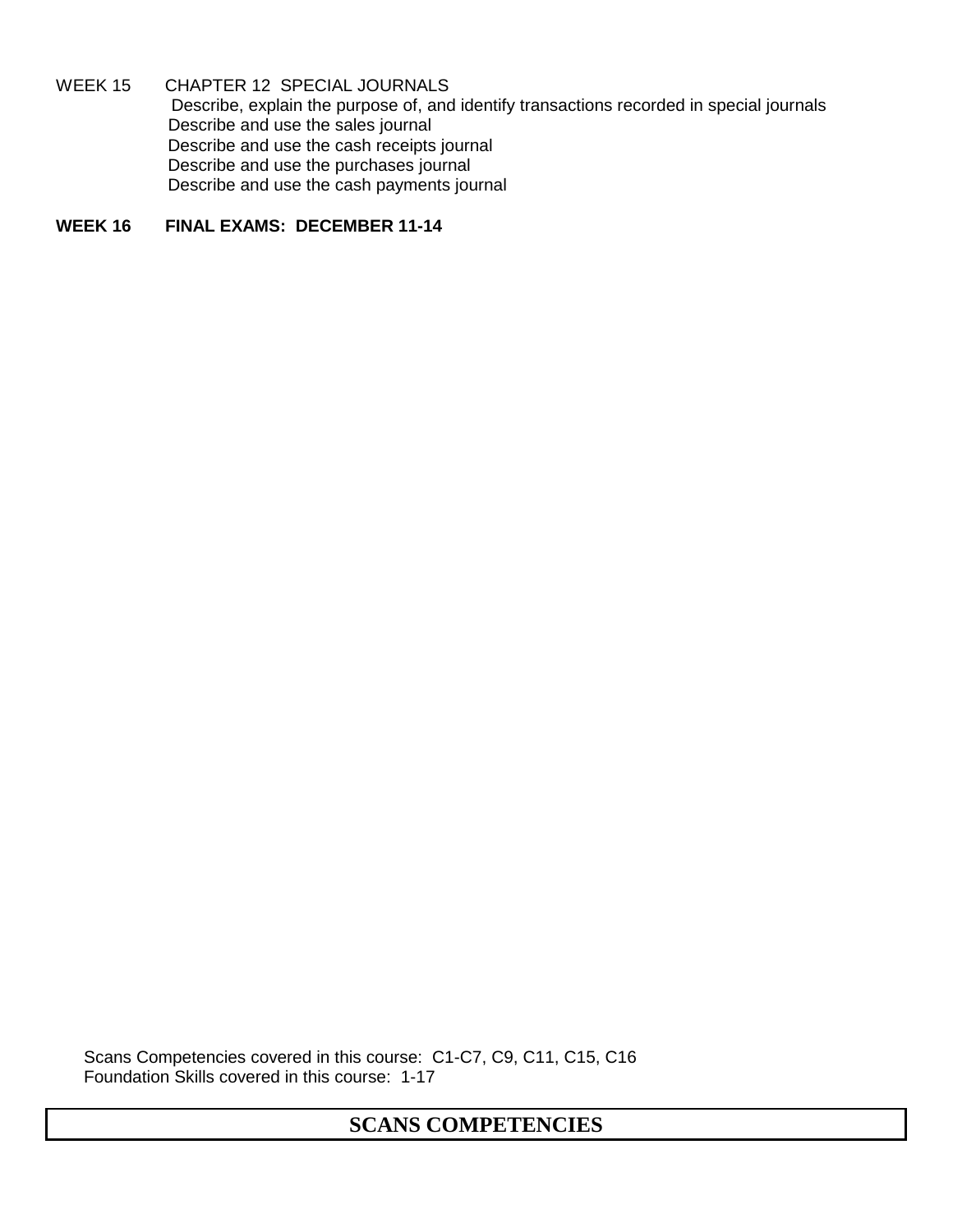- C-1 TIME-Selects goal relevant activities, ranks them, allocates time, and prepares and follows schedules.<br>C-2 MONEY-Uses or prepares budgets, makes forecasts, keeps records, and makes adjustments to meet
- MONEY-Uses or prepares budgets, makes forecasts, keeps records, and makes adjustments to meet objectives.
- C-3 MATERIALS & FACILITIES-Acquires, stores, allocates, and uses materials or space efficiently.<br>C-4 HUMAN RESOURCES-Assesses skills and distributes work accordingly, evaluates performance
- HUMAN RESOURCES-Assesses skills and distributes work accordingly, evaluates performances and provides feedback.

# **INFORMATION-Acquires and Uses Information**<br>C-5 Acquires and evaluates information

- C-5 Acquires and evaluates information<br>C-6 Organizes and maintains information
- Organizes and maintains information.
- C-7 Interprets and communicates information.<br>C-8 Uses computers to Process information. Uses computers to Process information.
- 
- **INTERPERSONAL-Works With Others**<br>C-9 Participates as members of a team C-9 Participates as members of a team and contributes to group effort.<br>C-10 Teaches others new skills.
- Teaches others new skills.
- C-11 Serves clients/customers-works to satisfy customer's expectations.<br>C-12 Exercises leadership-communicates ideas to justify position, persual
- Exercises leadership-communicates ideas to justify position, persuades and convinces others, responsibly challenges existing procedures and policies.
- C-13 Negotiates-Works toward agreements involving exchanges of resources resolves divergent interest.<br>C-14 Works with Diversity-Works well with men and women from diverse backgrounds.
- Works with Diversity-Works well with men and women from diverse backgrounds.

# SYSTEMS-Understands Complex Interrelationships<br>C-15 Understands Systems-Knows how social, organiz

- C-15 Understands Systems-Knows how social, organizational, and technological systems work and operates effectively with them.<br>C-16 Monitors and Correct Performance-Distinguishes trends, predicts impacts on system operation
- Monitors and Correct Performance-Distinguishes trends, predicts impacts on system operations, diagnoses systems performance and corrects malfunctions.
- C-17 improves or Designs Systems-Suggest modifications to existing systems and develops new or alternative systems to improve performance.

# TECHNOLOGY-Works with a variety of technologies<br>C-18 Selects Technology-Chooses procedures, tools, o

- Selects Technology-Chooses procedures, tools, or equipment including computers and related technologies.
- C-19 Applies Technology to Task-Understands overall intent and proper procedures for setup and operation of equipment.
- Maintains and Troubleshoots Equipment-prevents, identifies, or solves problems with equipment, including computers and other technologies.

# **FOUNDATION SKILLS**

- BASIC SKILLS-Reads, writes, performs arithmetic and mathematical operations, listens and speaks<br>F-1 Reading-locates, understands, and interprets written information in prose and in documents such Reading-locates, understands, and interprets written information in prose and in documents such as manuals, graphs, and schedules.
- F-2 Writing-Communicates thoughts, ideas, information and messages in writing, and creates documents such as letters, directions, manuals, reports, graphs, and flow charts.
- F-3 Arithmetic-Performs basic computations, uses basic numerical concepts such as whole numbers, etc.
- Mathematics-Approaches practical problems by choosing appropriately from a variety of mathematical techniques.
- F-5 Listening-Receives, attends to, interprets, and responds to verbal messages and other cues.<br>F-6 Speaking-Organizes ideas and communicates orally.
- Speaking-Organizes ideas and communicates orally.

THINKING SKILLS-Thinks creatively, makes decisions, solves problems, visualizes, and knows how to learn and reason<br>F-7 Creative Thinking-Generates new ideas.

- F-7 Creative Thinking-Generates new ideas.<br>F-8 Decision-Making-specifies goals and cor
- Decision-Making-specifies goals and constraints, generates alternatives, considers risks, and evaluates and chooses best alternative.
- F-9 Problem Solving-Recognizes problems and devises and implements plan of action.<br>F-10 Seeing Things in the Mind's Eye-Organizes and processes symbols, pictures, graph
- F-10 Seeing Things in the Mind's Eye-Organizes and processes symbols, pictures, graphs, objects, and other information.<br>F-11 Knowing How to Learn-Uses efficient learning techniques to acquire and apply new knowledge and sk
- 
- F-11 Knowing How to Learn-Uses efficient learning techniques to acquire and apply new knowledge and skills.<br>F-12 Reasoning-Discovers a rule or principle underlying the relationship between two or more objects and appl Reasoning-Discovers a rule or principle underlying the relationship between two or more objects and applies it when solving a problem.

PERSONAL QUALITIES-Displays responsibility, self-esteem, sociability, self-management, integrity and honesty<br>F-13 Responsibility-Exerts a high level of effort and preservers toward goal attainment.

- F-13 Responsibility-Exerts a high level of effort and preservers toward goal attainment.<br>F-14 Self-Esteem-Believes in own self-worth and maintains a positive view of self.
- F-14 Self-Esteem-Believes in own self-worth and maintains a positive view of self.<br>F-15 Sociability-Demonstrates understanding, friendliness, adaptability, empathy,
- F-15 Sociability-Demonstrates understanding, friendliness, adaptability, empathy, and politeness in group settings.<br>F-16 Self-Management-Assesses self accurately, sets personal goals, monitors progress, and exhibits self-c
- F-16 Self-Management-Assesses self accurately, sets personal goals, monitors progress, and exhibits self-control.<br>F-17 Integrity/Honesty-Chooses ethical courses of action.
- Integrity/Honesty-Chooses ethical courses of action.

### CAMPUS GUIDELINES

### CHILDREN ON CAMPUS